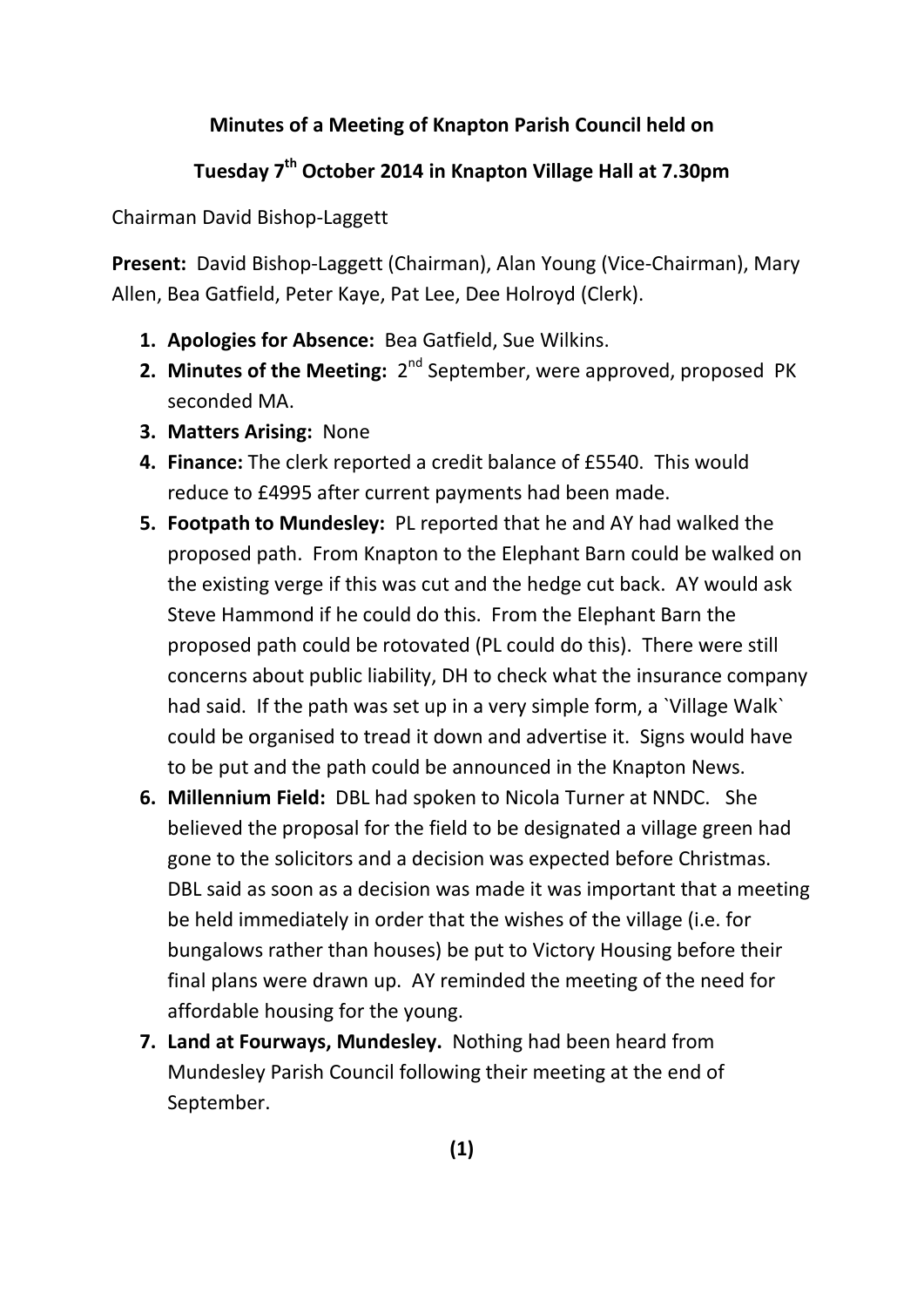**7a Madra:** (i) PK had seen a solicitor who could draw up a simple lease but signatures were needed from two Madra Trustees. At the moment only one was available. There was a list of trustees on the Madra website, but without addresses. DH to write to Mr Quinton stating that unless the name and address of a second trustee (not Mrs Quinton) was provided within thirty days, the land would be withdrawn from Madra by Knapton PC. (ii) PL had spoken to Ceri Quinton who had confirmed that once the money had been received from the caravaners, Madra would be happy to donate half the cost of reinstating the swings (£300).

- **8. Correspondence Received:** Was circulated.
- **9. Any Other Business:** (i) The wreath for Remembrance Sunday had been received. (ii) PL reported that one allotment had been given up, but had been halfed and shared with other allotments. One had not been tended and was about to be repossessed with a loss to the tenant of his deposit. One tenant had been unable to tend his allotment due to health issues, but it was hoped would be able to do so soon. Rents would be collected in October. (ii) AY reported that the Fete had made £1100. (ii) AY produced a footpath map done by Chris Heath, showing a walk all round Knapton. It was suggested that more maps (about 1000) should be printed for placing in the church and other public places. A `footpath` walk should be arranged. PL suggested large, laminated maps to be put on notice boards. These could be less costly in the end. (iii) PK told the meeting that the cabinet near the village sign was for high speed broadband. He believed the date for this had been postponed. DH to find out from NCC. (iv) PK reported that Pigneys Wood had been used for the Matthew Project and Elf School (children climbing trees etc under supervision). An article on this would be in the next Knapton News.
- **10. Date of next Meeting:** 4th November.

The meeting closed at 8.20pm.